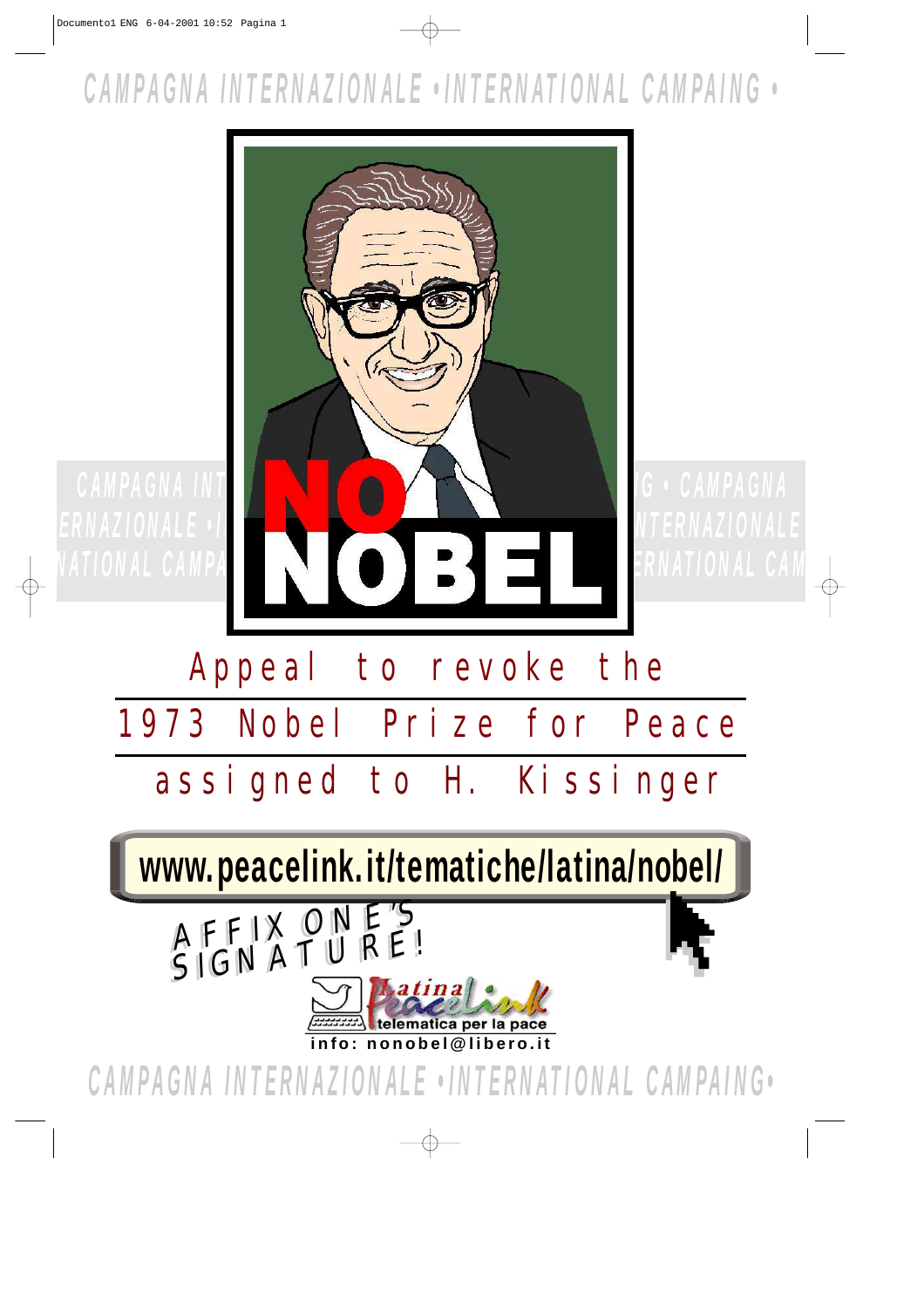## *CAMPAGNA INTERNAZIONALE •INTERNATIONAL CAMPAING •*

## **A Nobel Prize without peace**



In the last few years, United States of America are trying to make their past behaviour and responsibility about cruel dictatorships of South America a bit clearer, particularly for Chile's and Argentina's ones. During these military regimes thousands of people were raped, tortured and killed and in many cases their bodies are still undiscovered: we are talking about "desaparecidos", who are alive in our minds thanks to history and to all men and women who are fighting in search of truth and in preserving memory of this atrocious past. **Evidence of liabilities had in the '70s and '80s of last century by Central Intelligence Agency and by some influent members of**

**U.S. Government is nowadays sure, as shown by Archive documents declassified in recent months. Main characters of this connivance with military regimes are suspected to be President Nixon and his Secretary of State Henry Kissinger**, the latter in open search of revenge against President Allende of Chile; Kissinger's idea was that Allende and his Government (in office after democratic elections) must be overthrown by any means or crimes to permit the power to be taken by his friend General Augusto Pinochet Ugarte! Kissinger had also a great role supporting dictatorship in Argentina where ruled Jorge Videla, another of his confidence men. Notwithstanding these bloody pacts with South American regimes, **in 1973 Henry Kissinger became Nobel Laureate for Peace**, alongside with Viet Nam's Le Duc Tho, having negotiated a cease fire agreement in that country. But warfare in Viet Nam continued at least for a couple of years, ending only with the falling of Saigon. For this reason Le Duc Tho did not accept his part of Nobel Prize. Now that United States' position, particularly Kissinger's preminent role, in South American dictatorships is in full light, a relevant question arises about the ethic and moral value of his Nobel Prize and we cannot ignore it. It is worth associate his name with the ones of people who really fought for Peace and Justice, such as Rigoberta Menchu and Adolfo Perez Esquivel?? We think that he can't be no more a Nobel Laureate for Peace because of his part in crimes committed in Chile, Argentina and not only, and that the 1973 **Prize must be revoked as Justice wants and as a repair, very small indeed, for the sufferings of thousands victims**. This is what we firmly ask to you!